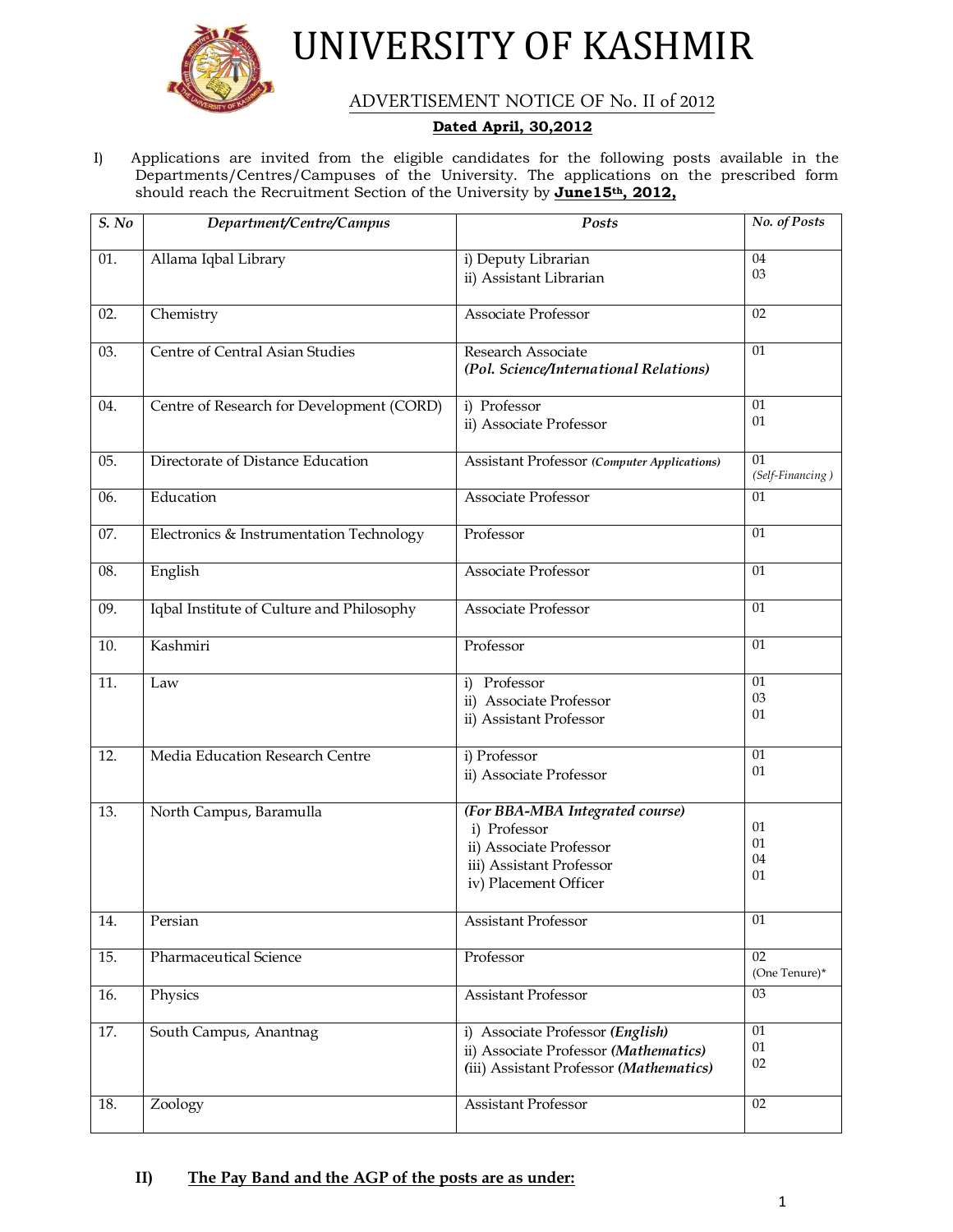| i)        | Professor                                       | Rs. 37400-67000 AGP Rs. 10000 |      |
|-----------|-------------------------------------------------|-------------------------------|------|
| $\rm ii)$ | Associate Professor                             | Rs. 37400-67000 AGP Rs. 9000  |      |
| iii)      | Deputy Librarian                                | Rs. 15600-39100 AGP Rs.       | 8000 |
| iv)       | Assistant Professor/<br>Assistant Librarian     | Rs. 15600-39100 AGP Rs.       | 6000 |
| V)        | Research Associate/<br><b>Placement Officer</b> | Rs. 15600-39100 AGP Rs. 5400  |      |

# **III) Qualifications and other requirements for the posts are as under:-**

# *Essential Qualifications*

## *For the post of Professor other than the Centre of Research for Development, Pharmaceutical Science & B.B.A. –M.B.A. Integrated Course (North Campus)*

- i. An eminent scholar with Ph.D qualification(s) in the concerned discipline and published work of high quality, actively engaged in research with evidence of published work with a minimum of 10 publications as books and / or research/policy papers.
- ii. A minimum of ten years of teaching experience in University/College and/or experience in research at the University/National level Institutions/Industries, including experience of guiding candidates for research at doctoral level.
- iii. Contribution to educational innovation, design of new curricula and courses, and technologymediated teaching learning process.

OR

An outstanding professional, with established reputation in the relevant field, who has made significant contribution to the knowledge in the concerned/allied/relevant discipline, to be substantiated by credentials.

#### *For the post of Professor (B.B.A.-M.B.A. Integrated Course), North Campus*

i) Consistently good academic record with at least 55% marks (or an equipment grade in a point scale wherever grading system is followed) in Master's Degree in Business Management/Administration/ in a relevant discipline or consistently good academic record with at least 55% marks (or an equivalent grade in a point scale wherever grading system is followed) in two year full time PGDM declared equivalent by AIU/recognised by the AICTE/UGC.

OR

First Class graduate and professionally qualified Chartered Accountant/Cost and works Accountant/ Company Secretary of the concerned statutory body.

- ii) Ph.D or fellow of Indian Institute of Management or of an Institute recognised by AICTE and declared equivalent by the AIU.
- iii) A minimum of ten years experience of Teaching/Industry/Research/Professional out of which five years must be at the level of Reader or equivalent excluding the period spent for obtaining the Research Degree.

OR

- iv) In the event the candidate is from Industry and the profession, the following shall constitute as essential:
- a) Consistently good Academic record with at least 55 % marks (or an equivalent grade in a point Scale wherever grading system is followed) in Master's Degree in Business Management/Administration / in a relevant management related discipline or consistently good academic record with at least 55 % marks (or an equivalent grade in a point scale wherever grading system is followed) in two years full time PGDM declared equivalent by AIU/recognized by the AICTE/UGC.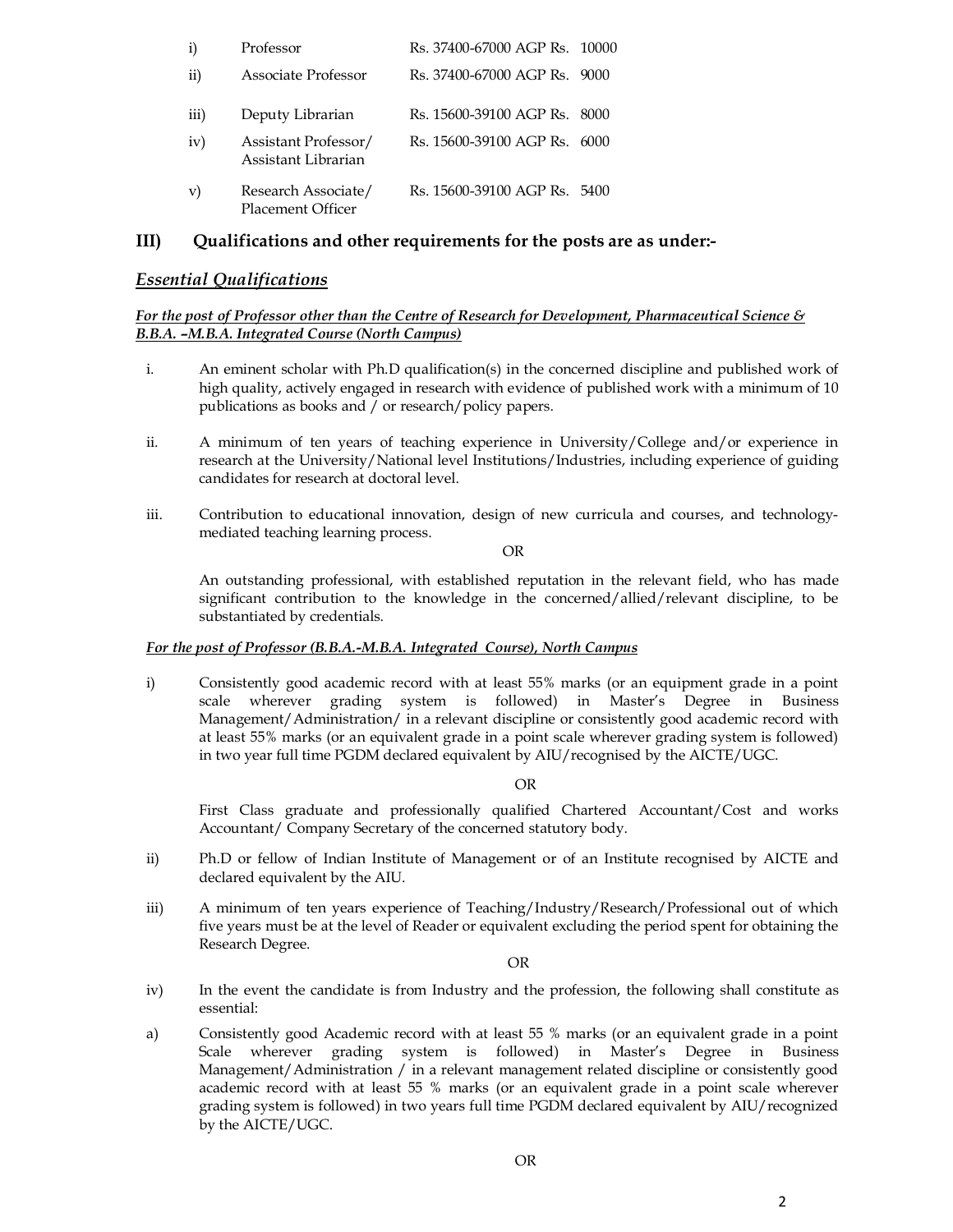First Class graduate and professionally qualified charted Accountant/Cost and works Accountant/Company Secretary of the concerned statutory body.

- b) The candidate should have professional work experience which is significant and can be recognized at national/International level as equivalent to Ph.D and twelve years managerial experience in Industry/profession of which at least eight should be at least at a level comparable to that of Associate Professor/Assistant Professor.
- c) A Minimum of 10 Publication as Books/or Research/Policy paper.

#### *For the post of Professor in Centre of Research for Development (CORD)*

- i) An eminent scholar with Ph.D qualification(s) in Botany/Zoology/Biochemistry/Biotechnology and published work of high quality actively engaged in research with evidence of published work with a minimum of 10 publications as books and / or research/policy papers.
- ii) A minimum of ten years of teaching experience in University/ College and /or experience in research at the University/ National level Institutions/Industries, including experience of guiding candidates for research at doctoral level.
- iii) Contribution to educational innovation, design of new curricula and courses, and technologymediated teaching learning process.

OR

An outstanding professional, with established reputation in the relevant field, who has made significant contribution to the knowledge in the concerned/allied/relevant discipline, to be substantiated by credentials.

#### *For the post of Professor in Pharmaceutical Science*

- i) A Basic Degree in Pharmacy ( B.Pharm)
- ii) Registration as a pharmacist under the Pharmacy Act, 1948, as amended from time to time, including any succeeding enactments.
- iii) A Ph.D Degree with First Class at Bachelor's or Master's Degree in the appropriate branch of specialization in Pharmacy, and experience of ten years in Teaching, Research, Industry and/or Profession at the level of lecturer or equivalent grade;
- iv) A Minimum of 10 Publications as Books/or Research/Policy paper.

#### OR

- i) In the event the candidate is from Industry and the profession, the following shall constitute as essential
- a) First Class Master's Degree in the appropriate branch of specialization in Pharmacy; and
- b) Significant professional work which can be recognized as equivalent to a Ph.D Degree in appropriate branch of specialization in Pharmacy and industrial/professional experience of five years at a senior level comparable to Assistant Professor/Reader,
- c) A Minimum of 10 Publications as Books/or Research/Policy paper.
- *\* for three years with further extension as may be mutually agreed upon by the sponsoring Company-Medley Pharmaceuticals Limited, Bombay and the University of Kashmir. Those who are already working as Professors in Pharmaceutics and are interested to hold the Medley Chair can also be considered on the submission of their Bio-data.*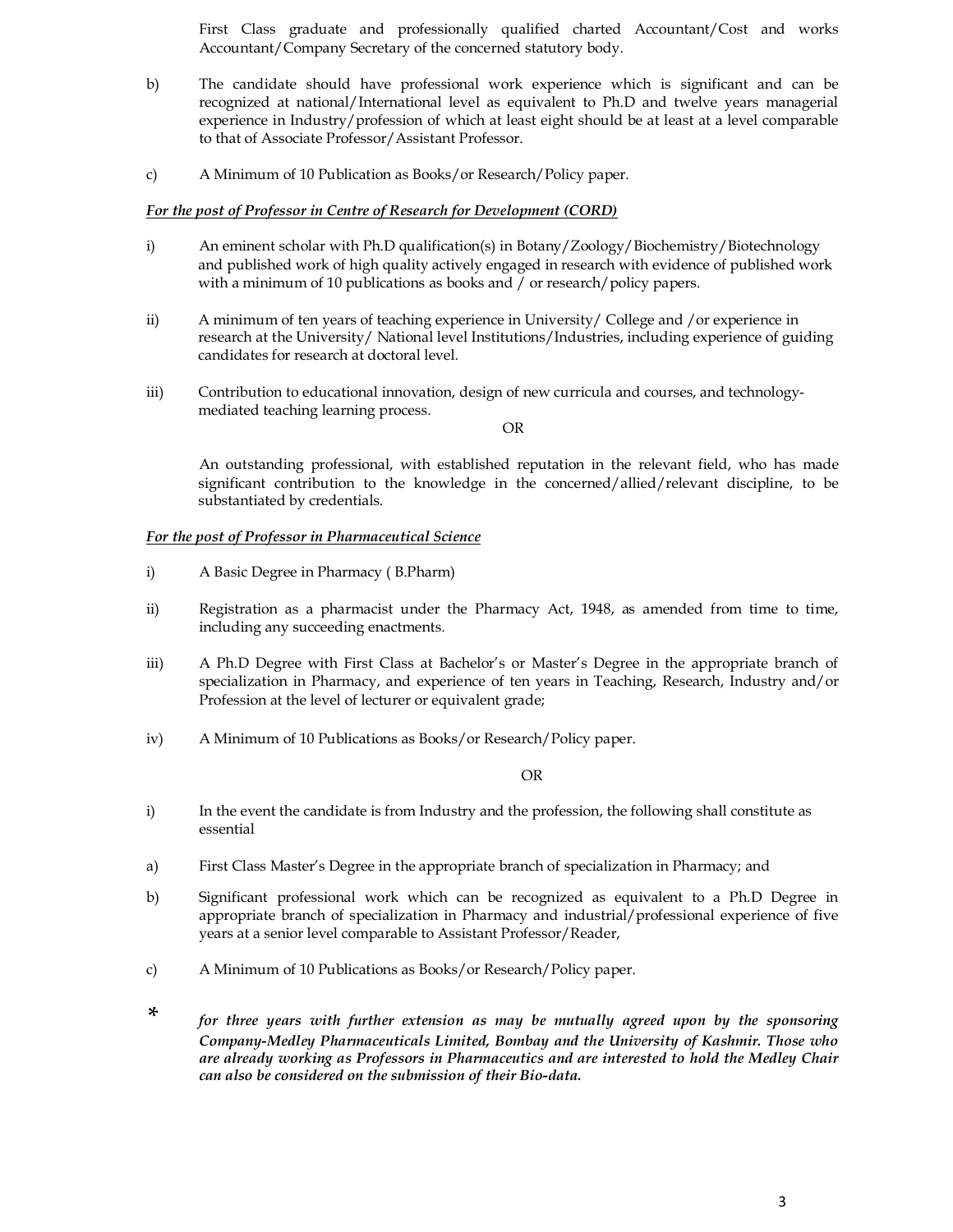*For the post of Associate Professor other than (B.B.A.-M.B.A. Integrated Course), North Campus & Centre of Research for Development (CORD)*

- i) Good academic record with a Ph.D Degree in the concerned discipline.
- ii) A Master's Degree with at least 55% marks or an equivalent grade in a point scale wherever grading system is followed.
- iii) A minimum of eight years of experience of teaching and/or research in an academic/research position equivalent to that of Assistant Professor in a University, College or Accredited Research Institution/industry excluding the period of Ph.D research with evidence of published work and a minimum of 5 publications as books and/or research/ Policy papers.
- iv) Contribution to educational innovation, design of new curricula and courses, and technologymediated teaching learning process with evidence of having guided Doctoral candidates and Research students.

#### *For the post of Associate Professor (B.B.A.-M.B.A. Integrated Course), North Campus*

i) Consistently good Academic record with at least 55% marks (or an equivalent grade in a point scale wherever grading system is followed) in Master's Degree in Business Management/Administration in a relevant management related discipline or first class in two years full time PGDM declared equivalent by AIU/recognized by the AICTE/UGC.

#### OR

First Class graduate and professionally qualified Charted Accountant/Cost and works Accountant/Company Secretary of the concerned statutory body.

- ii) Ph.D or Fellow of Indian Institute of Management or of an Institute recognized by AICTE and declared equivalent by the AIU.
- iii) A minimum of eight years experience of teaching/Industry/Research/professional at managerial level excluding the period spent for obtaining the Research Degree.

#### OR

- iv) In the event the candidate is from Industry and the professional, the following requirements shall constitute as essential requirements
- a) Consistently good Academic record with at least 55% marks (or an equivalent grade in a point scale wherever grading system in followed) in Master's Degree in Business Management/Administration in a relevant management related discipline or first class in two years full time PGDM declared equivalent by AIU/recognized by AICTE/UGC.

#### OR

First Class Graduate and professional qualified Charted Accountant/Cost and Works Accountant/Company Secretary of the concerned statutory body.

- b) A minimum of ten years experience of Teaching Industry/Research/Profession, out of which five years must be at the level of Assistant Professor or equivalent excluding the period spent for obtaining Research Degree. The candidate should have professional work experience, which is significant and can be recognized at National/International level as equivalent to Ph.D and ten years managerial experience in Industry/Profession of which at least five years should be at the level comparable to that of lecturer/Assistant Professor.
- c) A Minimum of five Publications as book and/or Research/Policy Papers.

#### *For the post of Associate Professor in Centre of Research for Development*

- iv) Good academic record with a Ph.D Degree in the concerned discipline.
- v) A Master's Degree in Botany/Zoology with at least 55% marks or an equivalent grade in a point scale wherever grading system is followed.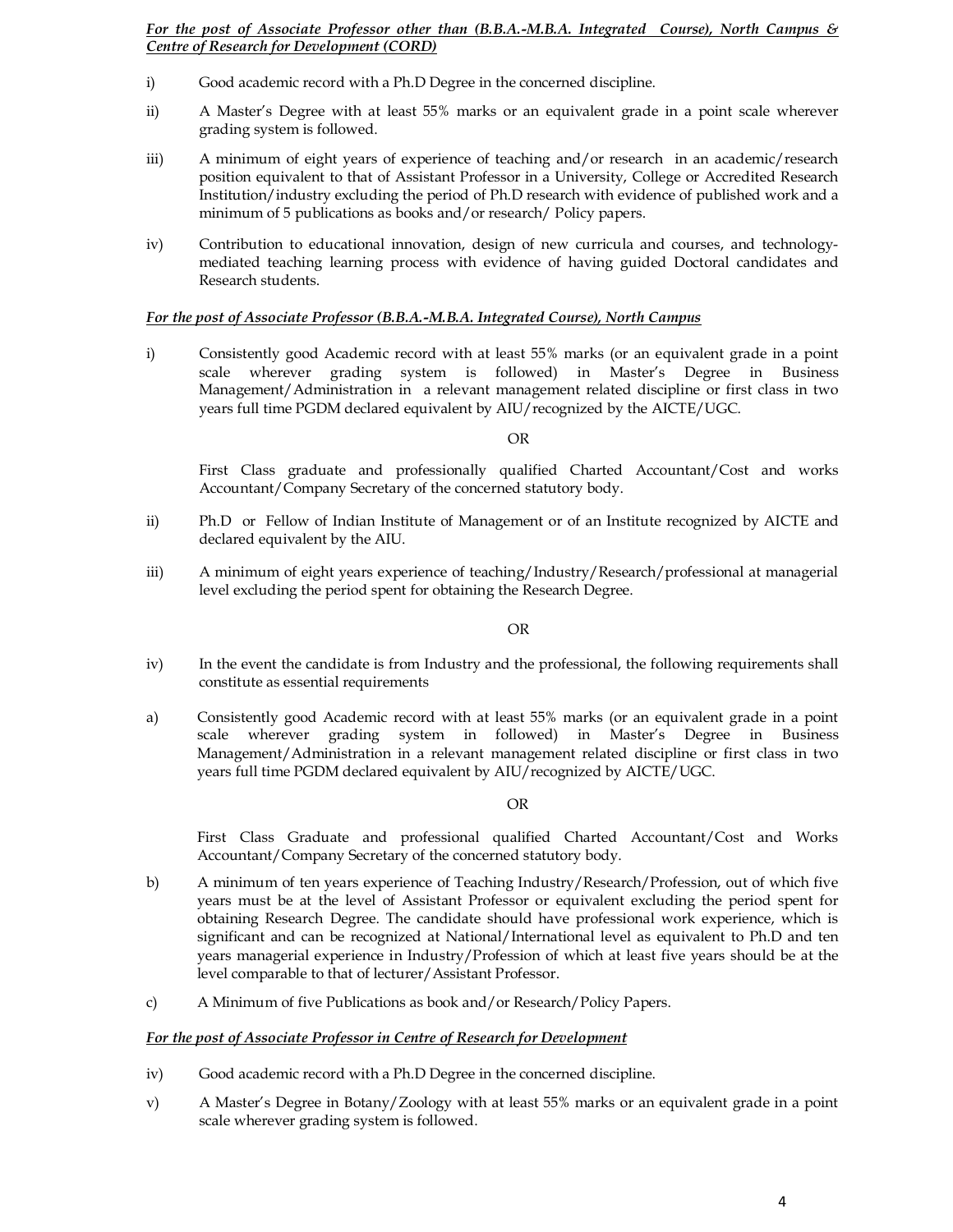- vi) A minimum of eight years of experience of teaching and/or research in an academic/research position equivalent to that of Assistant Professor in a University, College or Accredited Research Institution/industry excluding the period of Ph.D research with evidence of published work and a minimum of 5 publications as books and/or research/ Policy papers.
- iv) Contribution to educational innovation, design of new curricula and courses, and technologymediated teaching learning process with evidence of having guided Doctoral candidates and Research students.

# *For the post of Deputy Librarian*

- i) A Master's Degree in Library Science/Information Science/Documentation with at least 55% of the marks or its equivalent grade of B in the UGC seven point scale and a consistently good academic record.
- ii) Five years experience as an Assistant University Librarian/College Librarian
- iii) Evidence of innovative library service and organization of published work and professional commitment, computerization of library.

# *For the post of Assistant Librarian*

A Master's Degree in Library Science/Information Science/Documentation Science or an equivalent Professional Degree with at least 55% of the marks (or an equivalent grade in a point scale wherever grading system is followed) and a consistently good academic record with knowledge of computerization of library.

# *For the post of Assistant Professor & Research Associate (CCAS) other than (B.B.A.-M.B.A. Integrated Course), North Campus*

Good academic record with at least 55% marks (or an equivalent grade in a point scale wherever grading system is followed) at the Master's Degree level in concerned subject from an Indian University, or an equivalent Degree from an accredited foreign University.

## *For Assistant Professor (B.B.A.-M.B.A. Integrated Course), North Campus*

i) First class Masters degree in business Management/ Administration /in a relevant management related discipline or first class in two year full time PGDM declared equivalent by AIU/accredited by the AICTE/UGC;

## OR

- ii) First class graduate and professionally qualified charted Accountant/ cost and works Accountant/ Company Secretary of the concerned statutory bodies
- *iii) For Placement Officer, North Campus*
- iv) Good academic record with at least 55% marks (or an equivalent grade in a point scale wherever grading system is followed) at the Master's Degree in Business Administration from an Indian University, or an equivalent Degree from an accredited foreign University.

# *In addition to the prescribed qualifications for the posts of Assistant Professors/Assistant Librarian and Research Associate:*

- i) NET shall be the compulsory requirement for those with Post-Graduate Degrees only. But, in respect of candidates who belong to J&K state and are not NET qualified, SET shall be the compulsory requirement.
- ii) The candidates without NET or SET having Ph.D Degree in the concerned subject in compliance of the UGC (Minimum Standards and procedure for award of Ph.D Degree) Regulation, 2009 shall be exempted from the requirement of minimum eligibility conditions of NET/SET. However, the candidates registered for Ph.D programme by the University of Kashmir prior to 11th July, 2009 and awarded Ph.D Degree shall also be eligible to apply.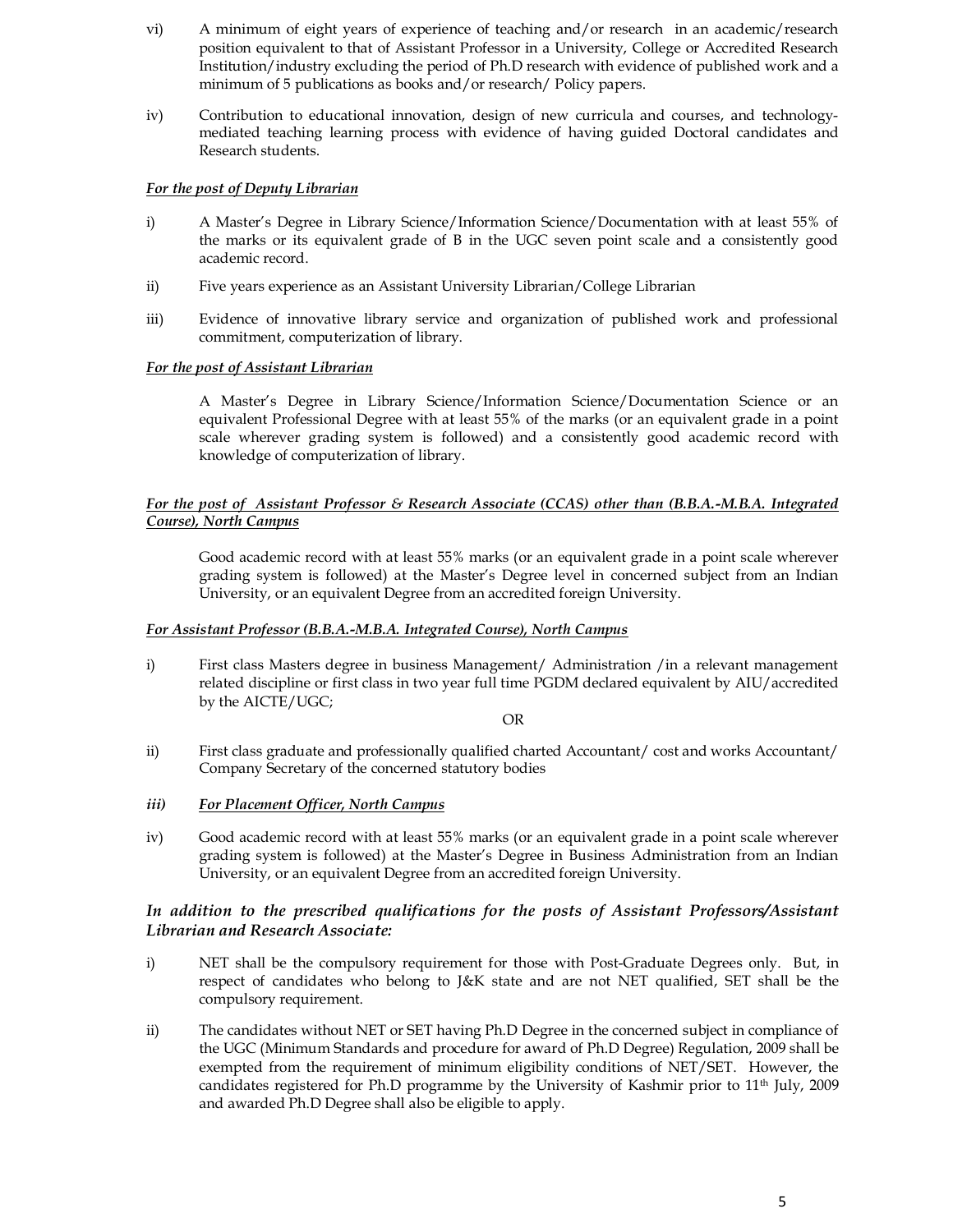# *IV) Desirable Qualifications:*

| S.No | Department                | Post                                              | Specialization                                                                                                    |
|------|---------------------------|---------------------------------------------------|-------------------------------------------------------------------------------------------------------------------|
| 1.   | Allama<br>Iqbal           | Deputy Librarian                                  | M.Phil/Ph.D Degree in Library Science/Information                                                                 |
|      | Library                   |                                                   | Science/Documentation /Archives and Manuscript-<br>keeping / Computerization of library.                          |
| 2.   | Centre of Central         | Research Associate                                | Research Publication/Projects on Central Asian Studies.                                                           |
|      | Asian Studies             | (Pol. Science/<br><b>International Relations)</b> |                                                                                                                   |
| 3.   | Chemistry                 | Associate Professor                               | For one Post                                                                                                      |
|      |                           |                                                   | Specialization in Inorganic / Organic /<br>Physical<br>Chemistry                                                  |
| 4.   | CORD                      | i) Professor                                      | -Plant Biotechnology/Ecology                                                                                      |
|      |                           |                                                   | -Fisheries/Limnology/Aquatic<br>-Environmental Biochemistry                                                       |
|      |                           |                                                   | -Environmental Biotechnology                                                                                      |
|      |                           | ii) Associate Professor                           | -Fishery Biology/Limnology/Aquatic Ecology                                                                        |
| 5.   | <b>MERC</b>               | Associate Professor                               | Communication Theory/Developmental                                                                                |
|      |                           |                                                   | Communication/Print Journalism/Audio Visual<br>Production                                                         |
| 6.   | North Campus              | i) Professor                                      | - Teaching, research, and / or professional experience in a                                                       |
|      | (BBA-MBA                  |                                                   | reputed organization;<br>-Published work, such as reeserch papers, patents                                        |
|      | <b>Integrated Course)</b> |                                                   | filed/obtained, books and /or technical report;                                                                   |
|      |                           |                                                   | -Experience of guiding the project work/dissertation of                                                           |
|      |                           |                                                   | PG/Research students or supervising R & D projects in<br>industry;                                                |
|      |                           |                                                   | -Demonstrated leadership in planning and organizing                                                               |
|      |                           |                                                   | academic, Research, Industrial and/or professional<br>activities; and                                             |
|      |                           |                                                   | -Capacity to undertake/lead sponsored $R & D$                                                                     |
|      |                           |                                                   | consultancy and related activities.                                                                               |
|      |                           | ii) Associate Professor                           | -Teaching, Research industrial and /or professional                                                               |
|      |                           |                                                   | experience in a reputed organization<br>-Published work, such as Research Paper, Patents filed                    |
|      |                           |                                                   | /obtained, books and/ or technical report; and                                                                    |
|      |                           |                                                   | -Experience of guiding the project work/dissertation of<br>PG/Research students or supervising R & D projects in  |
|      |                           |                                                   | industry.                                                                                                         |
|      |                           | iii) Assistant Professor                          | -Teaching, Research, Industrial and/ or professional                                                              |
|      |                           |                                                   | experience in a reputed organization;<br>-Papers presented at Conferences and /or published in                    |
|      |                           |                                                   | refereed Journals.                                                                                                |
| 7.   | Persian                   | Assistant Professor                               | i) Modern Spoken Persian<br>ii) Modern Persian                                                                    |
| 8.   | Pharmaceutical            | Professor                                         | industrial research and/or professional<br>-Teaching,                                                             |
|      | Science                   |                                                   | experience in a reputed organization.<br>-Published work, such as research papers, patents                        |
|      |                           |                                                   | filed/obtained, books and/or technical reports.                                                                   |
|      |                           |                                                   | -Experience of guiding the project work, dissertation of<br>post graduate or research students or supervising R&D |
|      |                           |                                                   | projects in industry.                                                                                             |
|      |                           |                                                   | -Demonstrated leadership in planning and organizing<br>academic, research, industrial and/or professional         |
|      |                           |                                                   | activities; and                                                                                                   |
|      |                           |                                                   | to<br>undertake/lead<br>sponsored<br>R&D,<br>-Capacity<br>consultancy and related activities.                     |
| 9.   | South Campus              | i) Associate Professor                            | Analysis<br>/Differential<br>Ph.D<br>Algebra/Complex                                                              |
|      |                           | (Mathematics)<br>ii) Assistant Professor          | Equation/Operational Research<br>Ph.D - Algebra/Differential Geometry Analysis                                    |
| 10.  |                           | (Mathematics)<br><b>Assistant Professor</b>       |                                                                                                                   |
|      | Zoology                   |                                                   | Entomology & Ichthyology/Wildlife                                                                                 |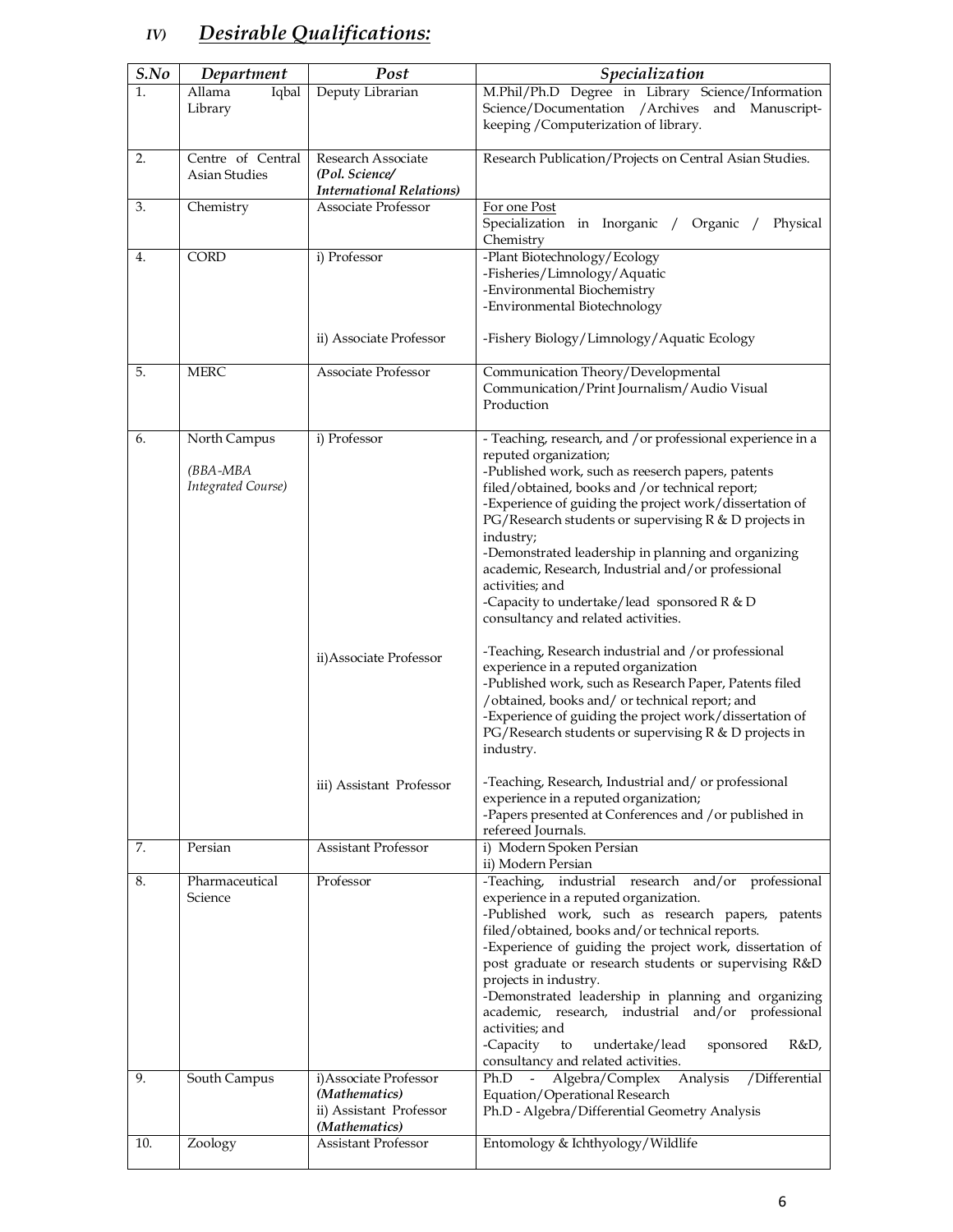# *V) Other Eligibility conditions:*

- i) For the post of Professor, Associate Professor and Deputy Librarian, candidates are required to have a minimum score of 400 and 300 respectively in the Academic Performance indicator) API based Performance Based Appraisal System (PBAS), set out in UGC Regulations-2010 in Appendix-III, Table 1, Category-III (for Professor & Associate Professor) and APX-III, Table VII, Category III for Deputy Librarian of UGC Regulations, attached with the Application Form.
- ii) Candidates must enter the relevant API score in the part 'B' of the Application Form. Each API score must be supported by the documentary evidence, without which no claim on account of API Score would be entertained.
- iii) The period of time taken by the candidates to acquire M.Phil and/or Ph.D Degree shall not be considered as teaching/research experience to be claimed for appointment to the teaching positions.
- iv) Candidates applying for the post of Professor shall submit four sets of the best 5 papers published in journals/books for evaluation;
- v) Candidates applying for the post of Associate Professor shall submit four sets of the three best papers published in journals/books for evaluation.
- vi) The application form must be accompanied by 10 signed copies of detailed curriculum vitae giving details of academic qualifications, experience, published work etc. The publication part in the CV should invariably contain details with regard to ISSN/ISBN, sole author/Co-authors/Joint publication, refereed/nonrefereed/indexed/non-indexed and local/national/international status etc. details of academic qualifications, experience, published work etc.

# *VI) Terms and Conditions:*

- i) Detailed Advertisement Notice alongwith the Application form is available on the University website **www.kashmiruniversity.net** and be sent to the recruitment section alongwith the Bank Draft of Rs. 500 pledged to the Registrar, University of Kashmir, Srinagar-190006 payable at J&K Bank Ltd. University Campus, [Hazratbal, Srinagar](http://www.kashmiruniversity.net/) (Kashmir). No Postal order will be accepted. Cost of application form once deposited shall not be refundable.
- ii) Candidates who had applied against the Advertisement Notice dated 19-02-2010 and have provided the information as per UGC Regulations-2010 in response to letter dated 19-01-2012 for the post of Professor(MERC, LAW, & Pharmacy), Associate Professor in (Chemistry, English and English & Mathematics (South Campus), MERC, Deputy Librarian Allama Iqbal Library) need not to apply again, However, they shall submit plain application for consideration of their earlier application form, as also with the information about their additional experience, qualifications and research material/papers/books, if any they have acquired/published.
- iii) Relevant grade which is regarded as equivalent of 55% wherever the grading system is followed by recognized University shall also be considered eligible.
- iv) The appointment shall be governed by the rules and regulations of the University, University Grants Commission and the Union Ministry of Human Resource development, wherever applicable.
- v) Candidates with Ph.D Degree having passed their Master's Degree prior to 19 September, 1991 having secured 50% or more marks in the Master's Degree Examination shall also be eligible to apply for the post of Assistant Professor.
- vi) Candidates who are with M.Phil/Ph.D should mention against the column 'Academic Record' the name of the University/Institution and Guide/Co-Guide where and under whom they are pursuing/or have completed the M.Phil/Ph.D Degree.
- vii) The Vice-Chancellor is empowered to place before the Selection Committee suitable persons for its consideration alongwith the applications received in response to the advertisement.
- viii) Services are transferable between different satellite Campuses of the University of Kashmir.
- ix) Only those candidates should apply for the posts, who fulfil all eligibility conditions by the last date of submission of Application Forms in the University.
- x) The Interview letters shall be sent under Speed/Registered post. However, the University shall not be responsible for any postal delay/ lapse, whatsoever.
- xi) Applications of government servants should be sent through the Administrative Authority concerned, by the University Employees through the Registrar of their respective Universities. Application not routed through the respective channels are liable to be rejected. Candidates may send advance copy of the application alongwith the requisite fee (wherever applicable) before the last of receipt application.